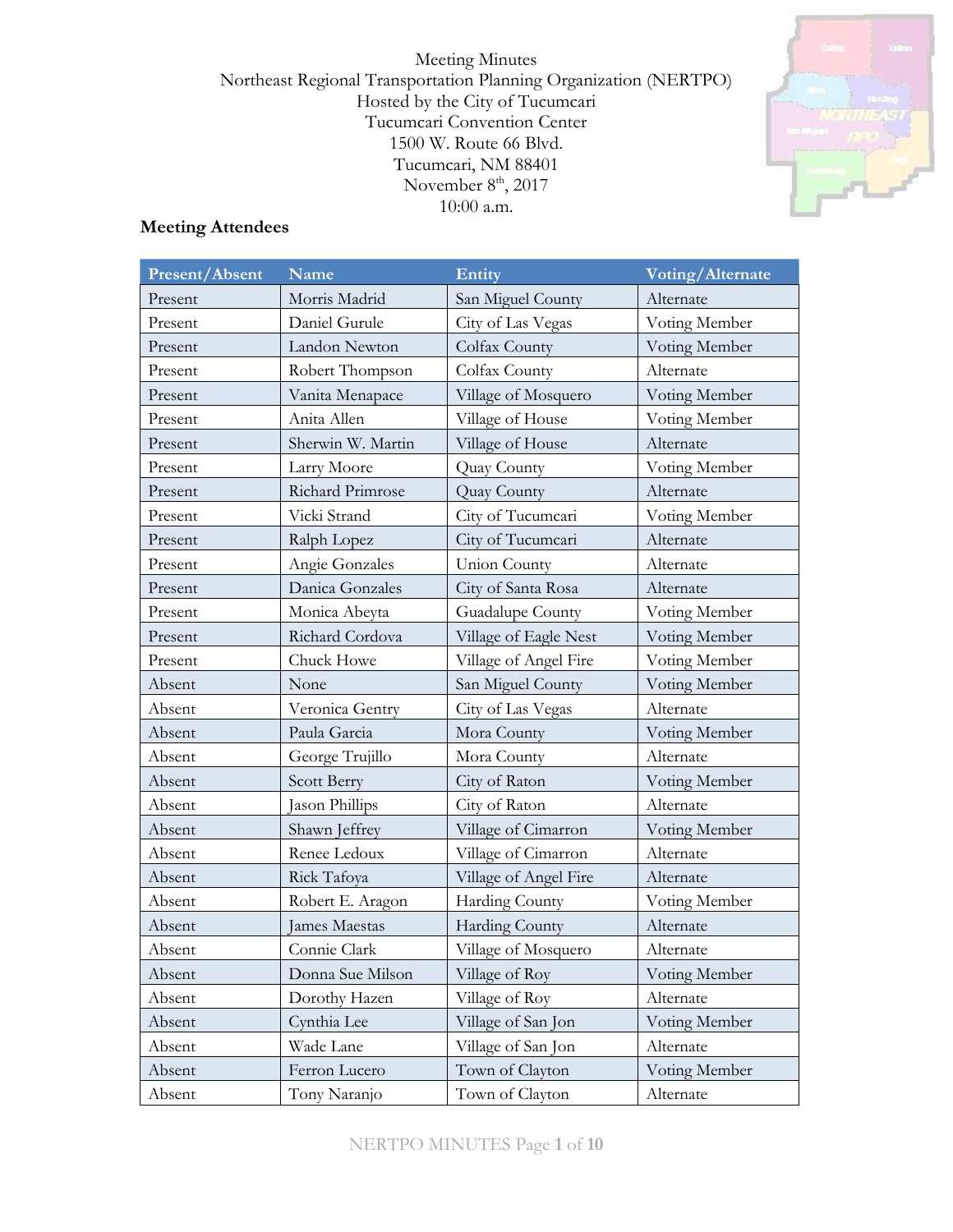|        |                       |                        |               | <b>United</b>                     |
|--------|-----------------------|------------------------|---------------|-----------------------------------|
| Absent | Walter Hall           | Union County           | Voting Member |                                   |
| Absent | Lee Dixon             | Village of Des Moines  | Voting Member |                                   |
| Absent | Scott Warner          | Village of Des Moines  | Alternate     | <b>Handbug</b><br><b>NORTHEAS</b> |
| Absent | None                  | Village of Pecos       | Voting Member |                                   |
| Absent | None                  | Village of Pecos       | Alternate     |                                   |
| Absent | Diane Brown           | Village of Folsom      | Voting Member | $\mathbf{r}$                      |
| Absent | Mike Schoonover       | Village of Folsom      | Alternate     |                                   |
| Absent | Mignon Saddoris       | Village of Grenville   | Voting Member |                                   |
| Absent | Lynn Wiseman          | Village of Grenville   | Alternate     |                                   |
| Absent | Larry Wallin          | Village of Logan       | Voting Member |                                   |
| Absent | <b>Russell Feerer</b> | Village of Logan       | Alternate     |                                   |
| Absent | Timothy P. Dodge      | City of Santa Rosa     | Voting Member |                                   |
| Absent | Ken Flores            | Guadalupe County       | Alternate     |                                   |
| Absent | Francesca Romero      | Town of Springer       | Voting Member |                                   |
| Absent | Sam Blea              | Town of Springer       | Alternate     |                                   |
| Absent | Mary Berglund         | Village of Eagle Nest  | Alternate     |                                   |
| Absent | Don Flynn             | Village of Maxwell     | Voting Member |                                   |
| Absent | Joanna Taylor         | Village of Maxwell     | Alternate     |                                   |
| Absent | Laudente Quintana     | Village of Wagon Mound | Voting Member |                                   |
| Absent | Nora Sanchez          | Village of Wagon Mound | Alternate     |                                   |

## NMDOT and Planners

David Trujillo – District IV Engineer Heather Sandoval – Assistant District Engineer Soamiya Chavez – Urban & Regional Planner Dennis T. Salazar – NERTPO Planner Vincent M. Soule – NERTPO Planner Eric Ghahate – NCNMEDD Community Director

#### Guests

Jared Langenegger – City of Tucumcari Sharayah Sisneros – City of Tucumcari Mark Martinez – City of Tucumcari Ruth Ann Litchfield – City of Tucumcari Chames Garcia – City of Santa Rosa Fabian Mascanenas – Village of Angel Fire

## **I. Call to Order**

The Meeting was called to order at 10:06 AM by Chairman Cordova.

## **II. Pledge of Allegiance/New Mexico State Flag**

The Pledge of Allegiance and the salute to the New Mexico State Flag was led by Chairman Cordova.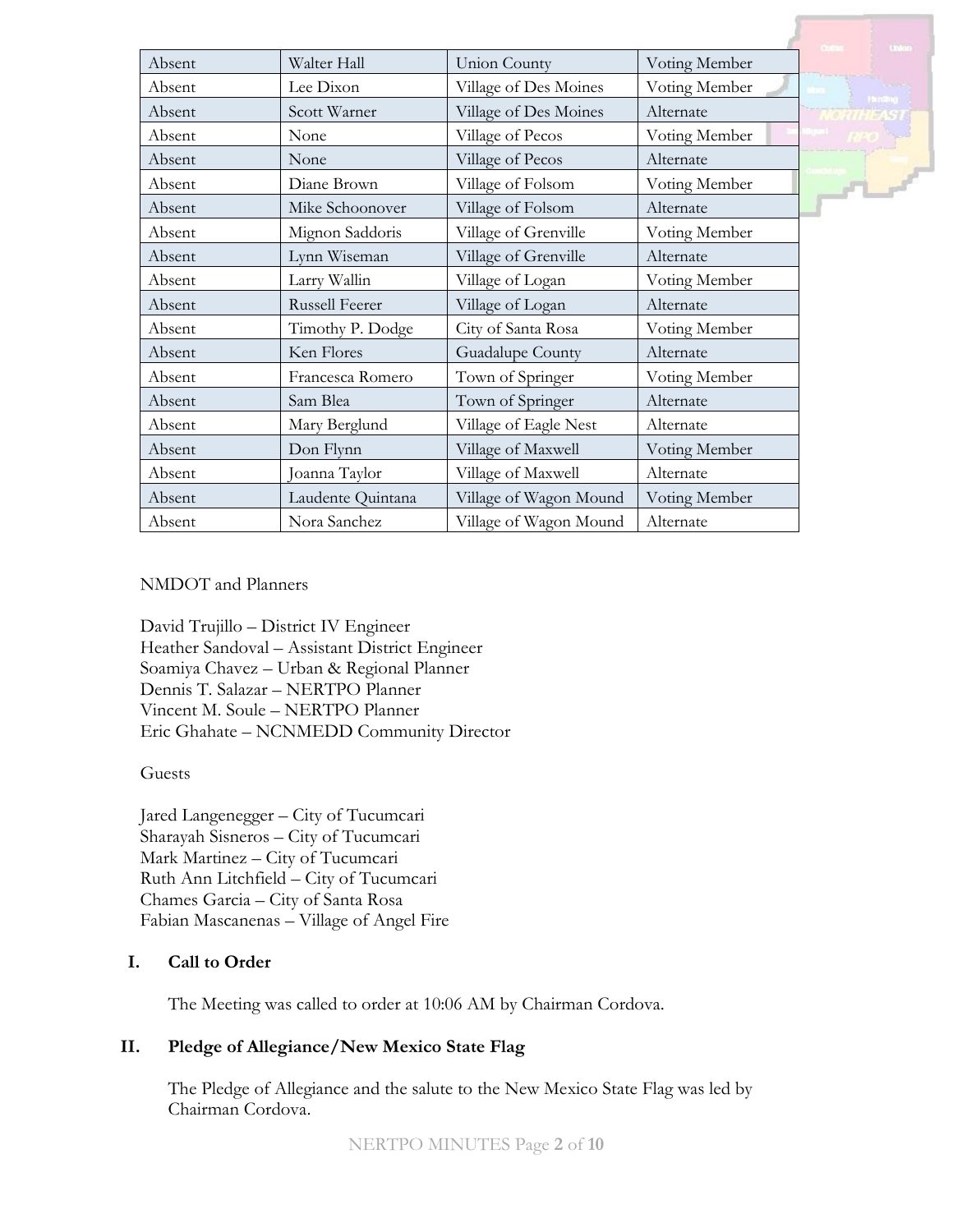### **III. Welcome**

Chairman Cordova welcomed everyone to the City of Tucumcari. Individual introductions were conducted by all in attendance.

### **IV. Approval of Agenda**

Motion to Strike Item VII and continue with meeting as presented in the agenda: Vicki Strand – City of Tucumcari Second: Morris Madrid – San Miguel County No opposition was voiced.

Motion carried.

**V. Approval of Minutes** (October 18<sup>th</sup>, 2017-San Miguel County)

Motion to approve the minutes: Vicki Strand – City of Tucumcari Second: Robert Thompson – Colfax County

No opposition was voiced. Motion carried.

## **VI. NMDOT District Four Update/ NMDOT Staff** (Mr. David Trujillo-District Four Engineer and Staff)

Mr. David Trujillo gave the following updates:

- Bridge project in Logan getting ready to kick off
- Pre-construction conference for Raton Pass ready to kick off soon
- NM 434 review has been received
	- o Temperatures are not conducive for paving right now
- Getting ready for winter suspensions
	- o Salting and sanding roads around Raton area now
	- o Preparing all areas as needed
- I-25 maintenance work underway
- $\blacksquare$  NM 54 was brought up
	- o Funding issues were cited by Mr. Trujillo but should progress
- Fencing in Raton has been finished
	- o Cleaning up some odds and ends

Ms. Heather Sandoval commented on her pass-out to the members about Milling Requests (Federal Millings over 350 C.Y.). Requests should be sent to Heather Sandoval at the NMDOTO District IV office. It takes a couple of weeks to approve.

## **VII. Presentation/Action: Public Transit Rating & Ranking** – (NERTPO Members)

Item removed by motion in Item IV.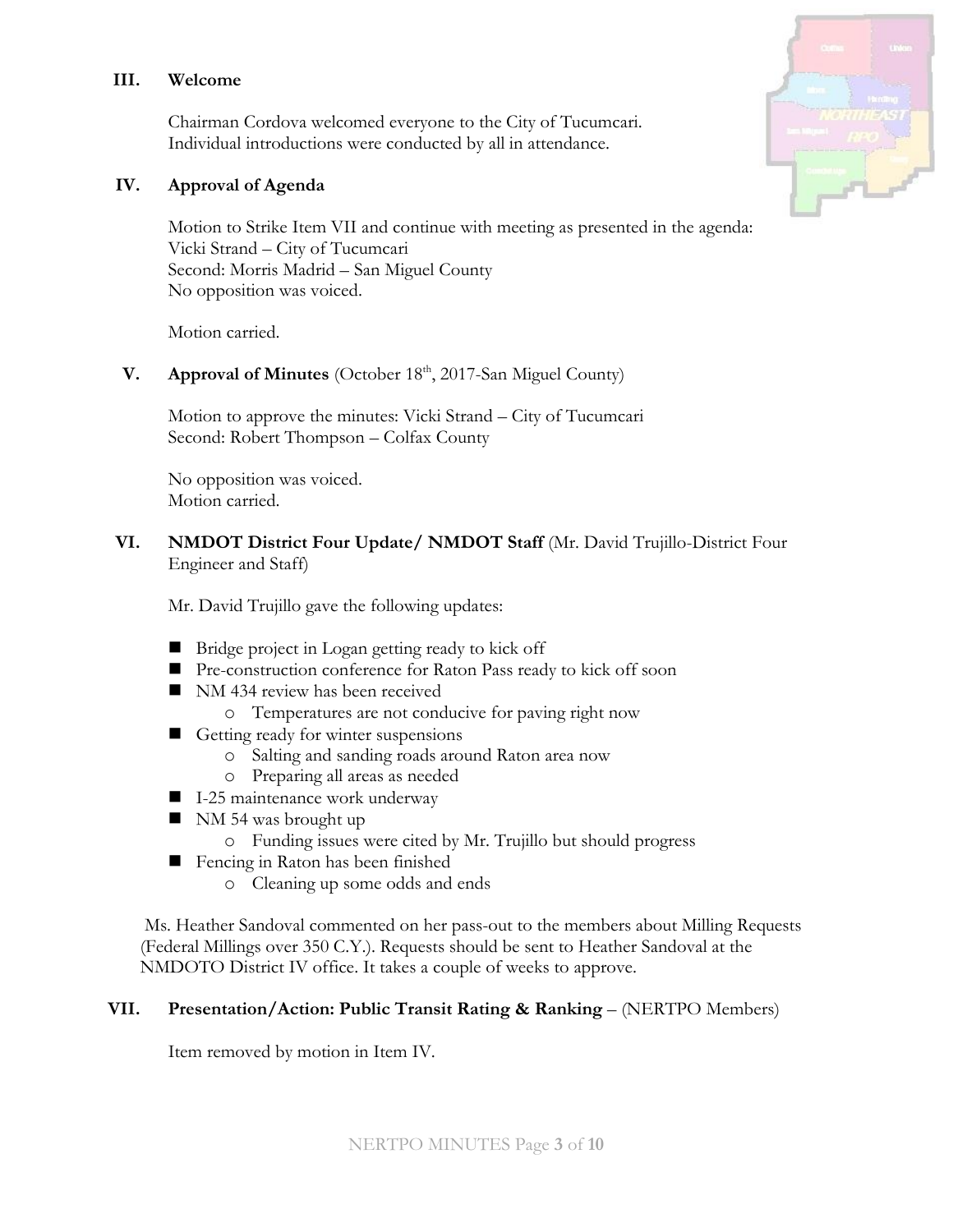## **VIII. Discussion**: Project Status update (Local Government Members)

No significant updates given.

# **IX. Discussion: RTIPR Survey Results** – (NERTPO Members & Planners)

TO follow up with the survey taken at the last NERTPO meeting, NERTPO planners presented the following results:

| Question 1.                                                                                                                  |                                    |                |                                  |                                           |                |                                                                                                                       |                          |                                    |                                   |                                  |        |                        |                     |                                                     |  |
|------------------------------------------------------------------------------------------------------------------------------|------------------------------------|----------------|----------------------------------|-------------------------------------------|----------------|-----------------------------------------------------------------------------------------------------------------------|--------------------------|------------------------------------|-----------------------------------|----------------------------------|--------|------------------------|---------------------|-----------------------------------------------------|--|
| On a scale from $1 - 7$ (1 being most important and 7 being least), rate the following in                                    |                                    |                |                                  |                                           |                |                                                                                                                       |                          |                                    |                                   |                                  |        |                        |                     |                                                     |  |
| importance if you were to consider funding a transportation related project:                                                 |                                    |                |                                  |                                           |                |                                                                                                                       |                          |                                    |                                   |                                  |        |                        |                     |                                                     |  |
|                                                                                                                              |                                    |                |                                  |                                           |                |                                                                                                                       |                          |                                    |                                   |                                  |        |                        |                     |                                                     |  |
|                                                                                                                              |                                    |                |                                  |                                           |                |                                                                                                                       |                          |                                    |                                   |                                  |        |                        |                     |                                                     |  |
|                                                                                                                              |                                    |                |                                  |                                           |                | Respondents                                                                                                           |                          |                                    |                                   |                                  |        |                        |                     | Results                                             |  |
| $\mathbf{1}$                                                                                                                 | $\sqrt{2}$                         |                | $\overline{3}$                   | $\overline{4}$                            | $\overline{5}$ | $\sqrt{6}$                                                                                                            |                          | $\,$ 8 $\,$                        | $\overline{9}$                    | 10                               | $1\,1$ | Avg                    | Median              | Std. Dev. Mode                                      |  |
| Safety                                                                                                                       | $\overline{\mathbf{3}}$            | $\overline{z}$ | $\overline{7}$                   |                                           |                | $\overline{1}$                                                                                                        |                          |                                    | $\overline{1}$                    |                                  |        |                        |                     | 2.34<br>$\,1\,$                                     |  |
| Planning                                                                                                                     | $\overline{4}$                     | $\overline{1}$ | 6                                | $\sigma$                                  | $\overline{1}$ | $\overline{4}$                                                                                                        | $\overline{\phantom{0}}$ | $\overline{\mathcal{L}}$           | $\overline{\mathbf{3}}$           | $\overline{\mathbf{3}}$          |        | $\mathbf{1}$           |                     | $\overline{3}$<br>1.84                              |  |
| <b>Economic Vitality</b>                                                                                                     | $\overline{1}$                     | $\overline{4}$ | $\overline{4}$                   | $\overline{4}$                            | $\overline{4}$ | $\overline{c}$                                                                                                        | 6                        | 5                                  | $\sqrt{2}$                        | $\overline{2}$                   |        | 3                      |                     | $\overline{4}$<br>1.5                               |  |
| <b>Integration/Connectivity</b>                                                                                              | $\sqrt{2}$                         |                | $\overline{\mathbf{3}}$          | $\sqrt{2}$                                | $\overline{c}$ | $\overline{7}$                                                                                                        | 5                        |                                    | $\boldsymbol{7}$                  | $\overline{4}$                   |        |                        | $\overline{4}$      | $\overline{\mathbf{3}}$<br>1.85                     |  |
| Environmental<br>Resiliency                                                                                                  | $\boldsymbol{6}$<br>$\overline{7}$ | 5<br>6         | $\overline{c}$<br>$\overline{1}$ | $\overline{1}$<br>$\overline{\mathbf{3}}$ | 6              | $\overline{5}$<br>$\overline{6}$                                                                                      | $\overline{7}$           | $\overline{4}$<br>7                | $\sqrt{5}$<br>$\ddot{\mathbf{6}}$ | $\overline{5}$<br>$\overline{7}$ |        | $\overline{7}$         | $\overline{5}$<br>6 | $\overline{5}$<br>1.92<br>$\ddot{\text{o}}$<br>1.95 |  |
| <b>Quality of Life</b>                                                                                                       | 5 <sup>1</sup>                     | $\overline{7}$ | 5                                | $\overline{5}$                            | $\overline{5}$ | 3                                                                                                                     | $\overline{4}$           | 6                                  | $\overline{4}$                    |                                  |        |                        | $\overline{5}$      | 1.63<br>$\overline{5}$                              |  |
|                                                                                                                              |                                    |                |                                  |                                           |                |                                                                                                                       |                          |                                    |                                   |                                  |        |                        |                     |                                                     |  |
|                                                                                                                              |                                    |                |                                  |                                           |                |                                                                                                                       |                          |                                    |                                   |                                  |        |                        |                     |                                                     |  |
| <b>Rankings by Results</b>                                                                                                   |                                    |                |                                  |                                           |                |                                                                                                                       |                          |                                    |                                   |                                  |        |                        |                     |                                                     |  |
| Safety                                                                                                                       |                                    |                |                                  |                                           |                | Average score was used to place final rankings. If there was                                                          |                          |                                    |                                   |                                  |        |                        |                     |                                                     |  |
| Planning<br><b>Economic Vitality</b>                                                                                         |                                    |                |                                  |                                           |                | a tie, Median value was used to break the tie. If there was a<br>tie with Median values, Mode (most common score) was |                          |                                    |                                   |                                  |        |                        |                     |                                                     |  |
| Intergration/Connectivity                                                                                                    |                                    |                |                                  |                                           |                | used to break the tie. If Mode values were the same,                                                                  |                          |                                    |                                   |                                  |        |                        |                     |                                                     |  |
| <b>Quality of Life</b>                                                                                                       |                                    |                |                                  |                                           |                | Standard Deviation values were used (the smallest value                                                               |                          |                                    |                                   |                                  |        |                        |                     |                                                     |  |
| Environmental                                                                                                                |                                    |                |                                  |                                           |                |                                                                                                                       |                          |                                    |                                   |                                  |        |                        |                     |                                                     |  |
| Resiliency                                                                                                                   |                                    |                |                                  |                                           |                |                                                                                                                       |                          |                                    |                                   |                                  |        |                        |                     |                                                     |  |
|                                                                                                                              |                                    |                |                                  |                                           |                |                                                                                                                       |                          |                                    |                                   |                                  |        |                        |                     |                                                     |  |
| Question 2                                                                                                                   |                                    |                |                                  |                                           |                |                                                                                                                       |                          |                                    |                                   |                                  |        |                        |                     |                                                     |  |
|                                                                                                                              |                                    |                |                                  |                                           |                |                                                                                                                       |                          |                                    |                                   |                                  |        |                        |                     |                                                     |  |
| What evidence would you provide or want provided for a project if safety is an important aspect of the project to be funded? |                                    |                |                                  |                                           |                |                                                                                                                       |                          |                                    |                                   |                                  |        |                        |                     |                                                     |  |
|                                                                                                                              |                                    |                |                                  |                                           |                |                                                                                                                       |                          |                                    |                                   |                                  |        |                        |                     |                                                     |  |
|                                                                                                                              |                                    |                |                                  |                                           |                |                                                                                                                       |                          |                                    |                                   |                                  |        |                        |                     |                                                     |  |
|                                                                                                                              |                                    |                |                                  |                                           |                |                                                                                                                       |                          |                                    |                                   |                                  |        |                        |                     |                                                     |  |
| Respondent                                                                                                                   |                                    |                |                                  |                                           |                |                                                                                                                       |                          | <b>Catagories Mentioned</b>        |                                   |                                  |        |                        |                     |                                                     |  |
| $\mathbf{1}$                                                                                                                 |                                    |                |                                  | <b>Existing Safety Issues</b>             |                |                                                                                                                       |                          | Specific Remedies to Safety Issues |                                   |                                  |        |                        |                     |                                                     |  |
| $\sqrt{2}$                                                                                                                   |                                    |                | Accident Data                    |                                           |                |                                                                                                                       | Traffic Count            |                                    |                                   |                                  |        |                        |                     |                                                     |  |
| 3                                                                                                                            |                                    |                | Safety Plans                     |                                           |                |                                                                                                                       | Traffic Control          |                                    |                                   | Traffic Count                    |        | <b>OSHA</b> Compliance |                     |                                                     |  |
| $\overline{4}$                                                                                                               |                                    |                | Traffic Count                    |                                           |                |                                                                                                                       | Accident Data            |                                    |                                   |                                  |        |                        |                     |                                                     |  |
| 5                                                                                                                            |                                    |                | Traffic Count                    |                                           |                |                                                                                                                       | Accident Data            |                                    |                                   | Visual Aids                      |        | Route Type             |                     |                                                     |  |
| 6                                                                                                                            |                                    |                | <b>Accident Data</b>             |                                           |                |                                                                                                                       |                          |                                    |                                   |                                  |        |                        |                     |                                                     |  |
| $\overline{7}$                                                                                                               |                                    |                | <b>Traffic Count</b>             |                                           |                |                                                                                                                       | Population               |                                    |                                   | Safe Access                      |        |                        |                     |                                                     |  |
| 8                                                                                                                            |                                    |                | <b>OSHA</b> Compliance           |                                           |                |                                                                                                                       | Traffic Control          |                                    |                                   | Monitoring                       |        | Accident Data          |                     | Hazard Abatement                                    |  |
| 9                                                                                                                            |                                    |                | <b>Traffic Count</b>             |                                           |                |                                                                                                                       | Accident Data            |                                    |                                   |                                  |        |                        |                     |                                                     |  |
| 10                                                                                                                           |                                    |                | <b>Traffic Count</b>             |                                           |                |                                                                                                                       | Accident Data            |                                    |                                   | Law Enforcement                  |        |                        |                     |                                                     |  |
| 11                                                                                                                           |                                    |                | Traffic Count                    |                                           |                |                                                                                                                       | Accident Data            |                                    |                                   |                                  |        |                        |                     |                                                     |  |
|                                                                                                                              |                                    |                |                                  |                                           |                |                                                                                                                       |                          |                                    |                                   |                                  |        |                        |                     |                                                     |  |
|                                                                                                                              |                                    |                |                                  |                                           |                |                                                                                                                       |                          |                                    |                                   |                                  |        |                        |                     |                                                     |  |
| <b>Result Counts</b>                                                                                                         |                                    |                |                                  |                                           |                |                                                                                                                       |                          |                                    |                                   |                                  |        |                        |                     |                                                     |  |
| <b>Existing Safety Issues</b>                                                                                                |                                    |                | $1\,$                            |                                           |                |                                                                                                                       |                          |                                    |                                   |                                  |        |                        |                     |                                                     |  |
| Specific Remedies to Safety Issues                                                                                           |                                    |                | $\mathbf{1}$                     |                                           |                |                                                                                                                       |                          |                                    |                                   |                                  |        |                        |                     |                                                     |  |
| Accident Data                                                                                                                |                                    |                | $\,8\,$                          |                                           | ¥∗             |                                                                                                                       |                          |                                    |                                   |                                  |        |                        |                     |                                                     |  |
| Traffic Count                                                                                                                |                                    |                | $\,8\,$                          |                                           | **             |                                                                                                                       |                          |                                    |                                   |                                  |        |                        |                     |                                                     |  |
| <b>OSHA</b> Compliance                                                                                                       |                                    |                | $\overline{2}$                   |                                           |                |                                                                                                                       |                          |                                    |                                   |                                  |        |                        |                     |                                                     |  |
| Traffic Control                                                                                                              |                                    |                | $\overline{c}$                   |                                           |                |                                                                                                                       |                          |                                    |                                   |                                  |        |                        |                     |                                                     |  |
| Hazard Abatement                                                                                                             |                                    |                | $1\,$                            |                                           |                |                                                                                                                       |                          |                                    |                                   |                                  |        |                        |                     |                                                     |  |
| Law Enforcement                                                                                                              |                                    |                | $\mathbf{1}$                     |                                           |                |                                                                                                                       |                          |                                    |                                   |                                  |        |                        |                     |                                                     |  |
| Safe Access                                                                                                                  |                                    |                | $\overline{1}$                   |                                           |                |                                                                                                                       |                          |                                    |                                   |                                  |        |                        |                     |                                                     |  |
| Population                                                                                                                   |                                    |                | $\mathbf{1}$                     |                                           |                |                                                                                                                       |                          |                                    |                                   |                                  |        |                        |                     |                                                     |  |
| Monitoring                                                                                                                   |                                    |                | $\overline{1}$                   |                                           |                |                                                                                                                       |                          |                                    |                                   |                                  |        |                        |                     |                                                     |  |
|                                                                                                                              |                                    |                | $\mathbf{1}$                     |                                           |                |                                                                                                                       |                          |                                    |                                   |                                  |        |                        |                     |                                                     |  |
| Route Type                                                                                                                   |                                    |                |                                  |                                           |                |                                                                                                                       |                          |                                    |                                   |                                  |        |                        |                     |                                                     |  |
| Safety Plans                                                                                                                 |                                    |                | $\overline{1}$                   |                                           |                |                                                                                                                       |                          |                                    |                                   |                                  |        |                        |                     |                                                     |  |
| Visual Aids                                                                                                                  |                                    |                | $\mathbf{1}$                     |                                           |                |                                                                                                                       |                          |                                    |                                   |                                  |        |                        |                     |                                                     |  |
|                                                                                                                              |                                    |                |                                  |                                           |                |                                                                                                                       |                          |                                    |                                   |                                  |        |                        |                     |                                                     |  |
|                                                                                                                              |                                    |                |                                  | ** denotes most mentioned                 |                |                                                                                                                       |                          |                                    |                                   |                                  |        |                        |                     |                                                     |  |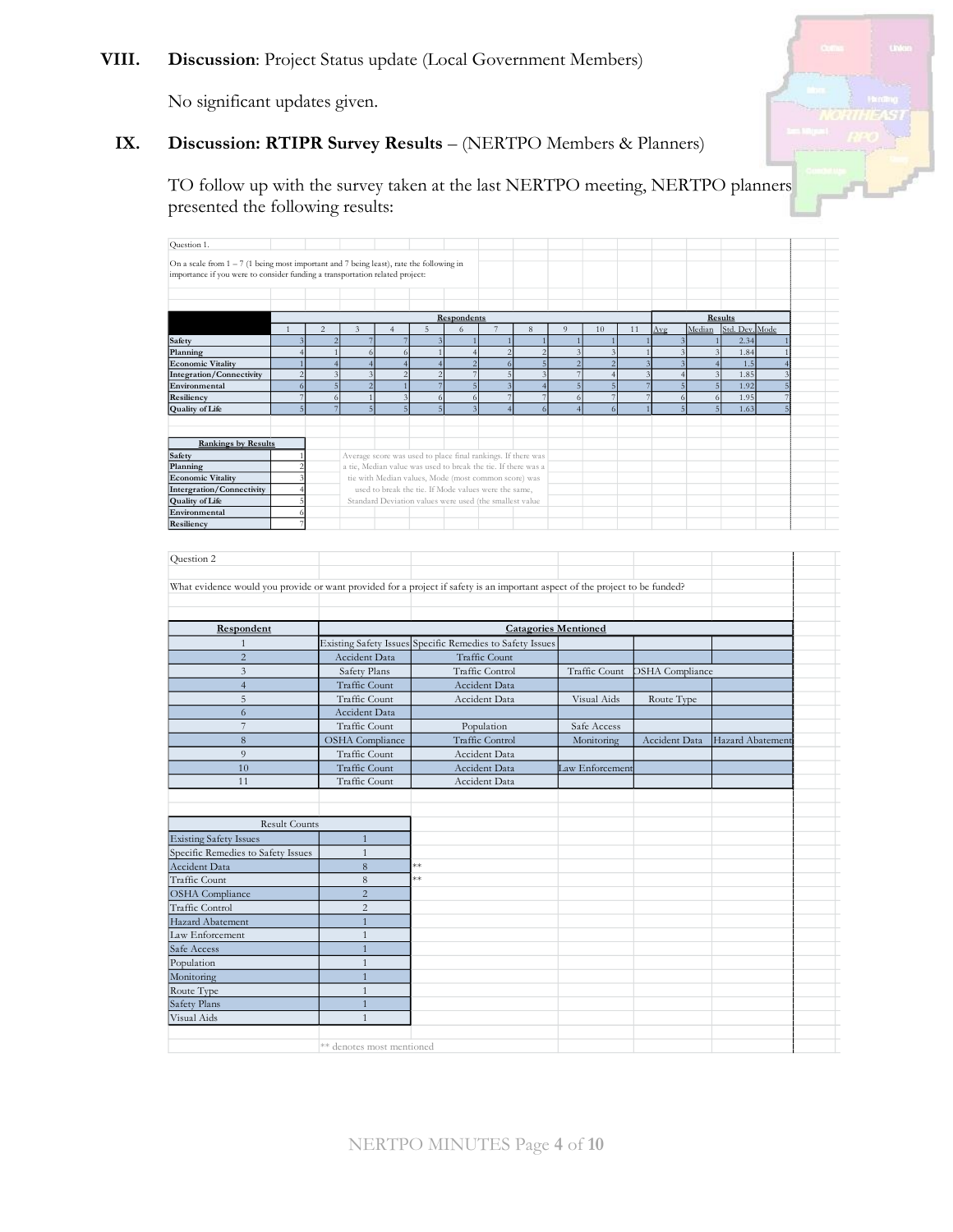| Question 3                  |                                                                                                                              |                           |                             |                 |                      |              |        |
|-----------------------------|------------------------------------------------------------------------------------------------------------------------------|---------------------------|-----------------------------|-----------------|----------------------|--------------|--------|
|                             |                                                                                                                              |                           |                             |                 |                      |              |        |
|                             | If someone claims a project of theirs is well planned, what evidence would you expect from this person to support the claim? |                           |                             |                 |                      |              |        |
|                             |                                                                                                                              |                           |                             |                 |                      |              | WC.    |
|                             |                                                                                                                              |                           |                             |                 |                      |              |        |
| Respondent                  |                                                                                                                              |                           | <b>Categories Mentioned</b> |                 |                      |              |        |
| $\mathbf{1}$                | <b>Existing Plans</b>                                                                                                        | Project Progress          | Project Effects             |                 |                      |              |        |
| $\overline{2}$              | <b>Existing Plans</b>                                                                                                        | ICIP                      |                             |                 |                      |              |        |
| 3                           | $\sf{ICIP}$                                                                                                                  | Environmental             | Design                      | Long-Term Costs | Maintenance Plan     |              | $-7 -$ |
| $\overline{4}$              | Fiscally Responsible                                                                                                         | Project Progress          |                             |                 |                      |              |        |
| 5                           | <b>Existing Plans</b>                                                                                                        | Visual Aids               | Cost Estimates              | Resolutions     | Letters of Support   | Public Input |        |
| 6                           | <b>Existing Plans</b>                                                                                                        | Project Effects           |                             |                 |                      |              |        |
| $\overline{7}$              | $\sf{ICIP}$                                                                                                                  | Public Input              | Cost Estimates              |                 |                      |              |        |
| 8                           | Project Effects                                                                                                              | <b>Existing Plans</b>     | Project Progress            |                 |                      |              |        |
| 9                           | <b>Existing Plans</b>                                                                                                        | Environmental             | Project Progress            |                 |                      |              |        |
| 10                          | <b>Existing Plans</b>                                                                                                        | Project Progress          | $\sf{ICIP}$                 | Resolutions     | Fiscally Responsible |              |        |
| 11                          | Visual Aids                                                                                                                  | Design                    |                             |                 |                      |              |        |
|                             |                                                                                                                              |                           |                             |                 |                      |              |        |
|                             |                                                                                                                              |                           |                             |                 |                      |              |        |
|                             | <b>Result Counts</b>                                                                                                         |                           |                             |                 |                      |              |        |
| <b>Existing Plans</b>       | $\overline{7}$                                                                                                               | $**$                      |                             |                 |                      |              |        |
| Project Progress            | 5                                                                                                                            | sk.                       |                             |                 |                      |              |        |
| Project Effects             | $\overline{3}$                                                                                                               | ×                         |                             |                 |                      |              |        |
| ICIP                        | $\boldsymbol{\Delta}$                                                                                                        |                           |                             |                 |                      |              |        |
| Environmental               | $\overline{c}$                                                                                                               |                           |                             |                 |                      |              |        |
| Design                      | $\overline{c}$                                                                                                               |                           |                             |                 |                      |              |        |
| Long-Term Costs             |                                                                                                                              |                           |                             |                 |                      |              |        |
| Maintenance Plan            |                                                                                                                              |                           |                             |                 |                      |              |        |
| <b>Fiscally Responsible</b> |                                                                                                                              |                           |                             |                 |                      |              |        |
| Visual Aids                 | $\overline{2}$                                                                                                               |                           |                             |                 |                      |              |        |
| <b>Cost Estimates</b>       | $\overline{c}$                                                                                                               |                           |                             |                 |                      |              |        |
| Resolutions                 | $\overline{2}$                                                                                                               |                           |                             |                 |                      |              |        |
| Letters of Support          |                                                                                                                              |                           |                             |                 |                      |              |        |
| Public Input                | $\mathcal{D}$                                                                                                                |                           |                             |                 |                      |              |        |
|                             |                                                                                                                              |                           |                             |                 |                      |              |        |
|                             |                                                                                                                              | ** denotes most mentioned |                             |                 |                      |              |        |
|                             |                                                                                                                              | * denotes trending        |                             |                 |                      |              |        |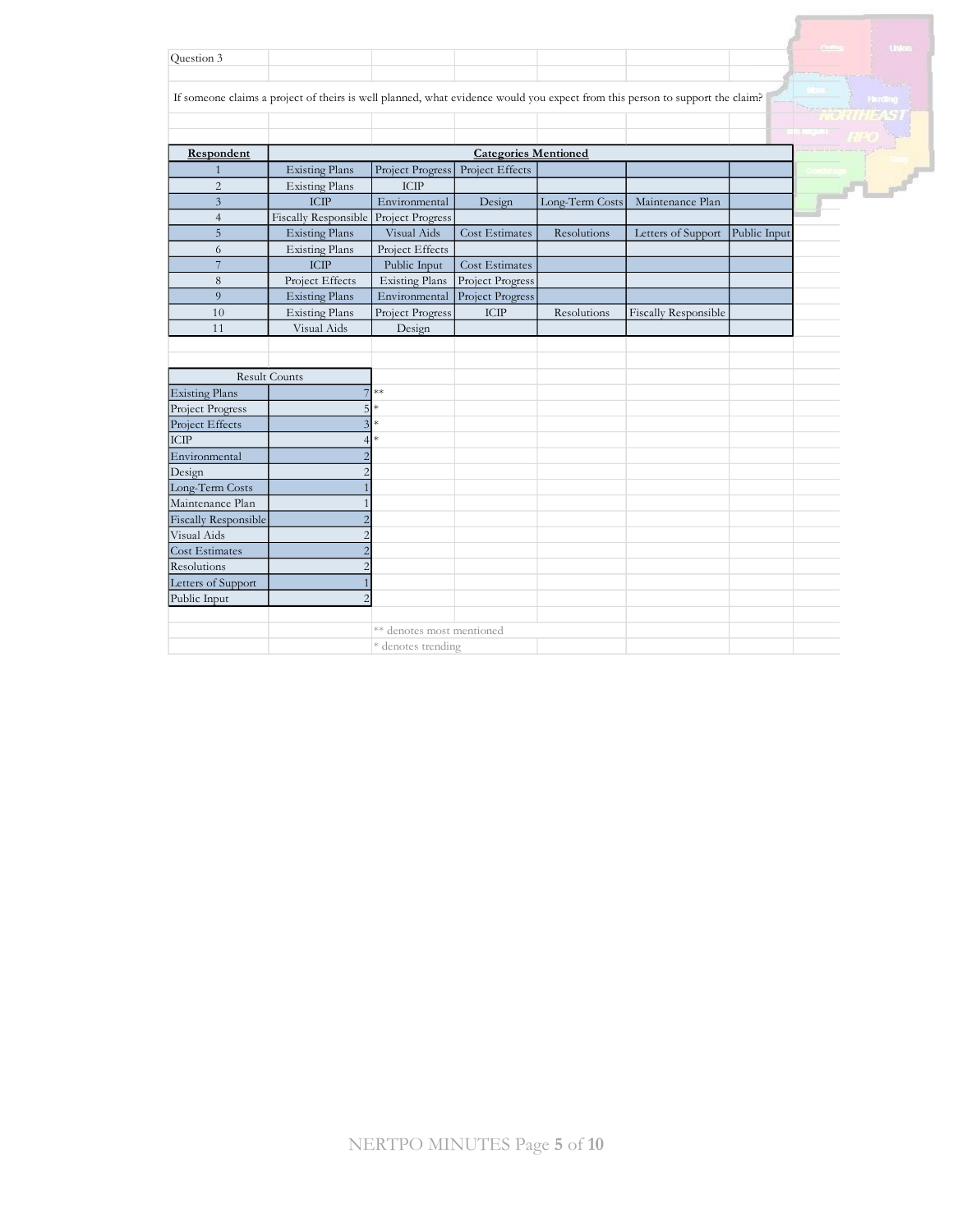| ำnestion. |  |  |                                                              |  |
|-----------|--|--|--------------------------------------------------------------|--|
|           |  |  | the company and company<br><b>Contract Contract Contract</b> |  |

If an applicant for funding stated that a project can and will provide an economic impact to an area or region, how would you expect them to validate or support such an impact exists?

| Respondent     |                             | <b>Categories Mentioned</b>       |           |                     |  |
|----------------|-----------------------------|-----------------------------------|-----------|---------------------|--|
|                | Economic Data               | <b>Economic Projections</b>       |           |                     |  |
| $\overline{2}$ | Economic Data               |                                   |           |                     |  |
| 3              | Traffic Count               | <b>Traffic Projections</b>        | Comp Plan | Sister Project Data |  |
|                | <b>Economic Projections</b> | Accessibility                     |           |                     |  |
| 5              | Economic Data               | Economic Projections Public Input |           |                     |  |
| $\Omega$       | Safety Plans                |                                   |           |                     |  |
|                | Public Input                | Stakeholders                      |           |                     |  |
| 8              | Economic Data               | <b>Economic Projections</b>       |           |                     |  |
| $\Omega$       | <b>Economic Projections</b> |                                   |           |                     |  |
| 10             | <b>Economic Projections</b> |                                   |           |                     |  |
|                | <b>Economic PRojections</b> | <b>Existing Plans</b>             |           |                     |  |

|                             | <b>Result Counts</b>      |        |  |  |
|-----------------------------|---------------------------|--------|--|--|
| Economic Data               |                           | $\ast$ |  |  |
| <b>Economic Projections</b> | 7                         | $***$  |  |  |
| <b>Traffic Count</b>        |                           |        |  |  |
| <b>Traffic Projections</b>  |                           |        |  |  |
| Comp Plan                   |                           |        |  |  |
| Sister Project Data         |                           |        |  |  |
| Accessibility               |                           |        |  |  |
| Public Input                | $\sim$                    | $\ast$ |  |  |
| Safety Plans                |                           |        |  |  |
| Stakeholders                |                           |        |  |  |
| <b>Existing Plans</b>       |                           |        |  |  |
|                             |                           |        |  |  |
|                             | ** Denotes most mentioned |        |  |  |
|                             | * Denotes trending        |        |  |  |

| Question 5                   |                      |                                                                                                                        |                    |                             |  |  |
|------------------------------|----------------------|------------------------------------------------------------------------------------------------------------------------|--------------------|-----------------------------|--|--|
| project meets EACH of these. |                      | A project must provide accessibility, mobility, integration, and connectivity. Define what this means to you and how a |                    |                             |  |  |
| <b>Respondent</b>            | <b>Accessibility</b> | <b>Mobility</b>                                                                                                        | <b>Integration</b> | Connectivity                |  |  |
|                              | <b>ADA</b>           | Smooth Traffic                                                                                                         |                    | Comprehensive Comprehensive |  |  |
| $\overline{2}$               | <b>ADA</b>           | Smooth Traffic                                                                                                         |                    | Comprehensive Comprehensive |  |  |
| 3                            | <b>ADA</b>           | Inrafstructure Condition Comprehensive Comprehensive                                                                   |                    |                             |  |  |
| 4                            | <b>ADA</b>           | <b>ADA</b>                                                                                                             |                    |                             |  |  |
| 5                            | Comprehensive        | Smooth Traffic                                                                                                         |                    | Comprehensive Comprehensive |  |  |
| 6                            | <b>ADA</b>           | Smooth Traffic                                                                                                         | Smooth Traffic     |                             |  |  |
|                              | <b>ADA</b>           | Smooth Traffic                                                                                                         | Comprehensive      |                             |  |  |
| 8                            | <b>ADA</b>           | <b>ADA</b>                                                                                                             |                    | Comprehensive Comprehensive |  |  |
| $\Omega$                     | <b>ADA</b>           | <b>ADA</b>                                                                                                             |                    | Comprehensive Comprehensive |  |  |
| 10                           | <b>ADA</b>           |                                                                                                                        | Comprehensive      |                             |  |  |
| 11                           | <b>ADA</b>           |                                                                                                                        |                    |                             |  |  |
|                              |                      |                                                                                                                        |                    |                             |  |  |
| <b>Most Mentioned</b>        | <b>ADA</b>           | Smooth Traffic                                                                                                         |                    | Comprehensive Comprehensive |  |  |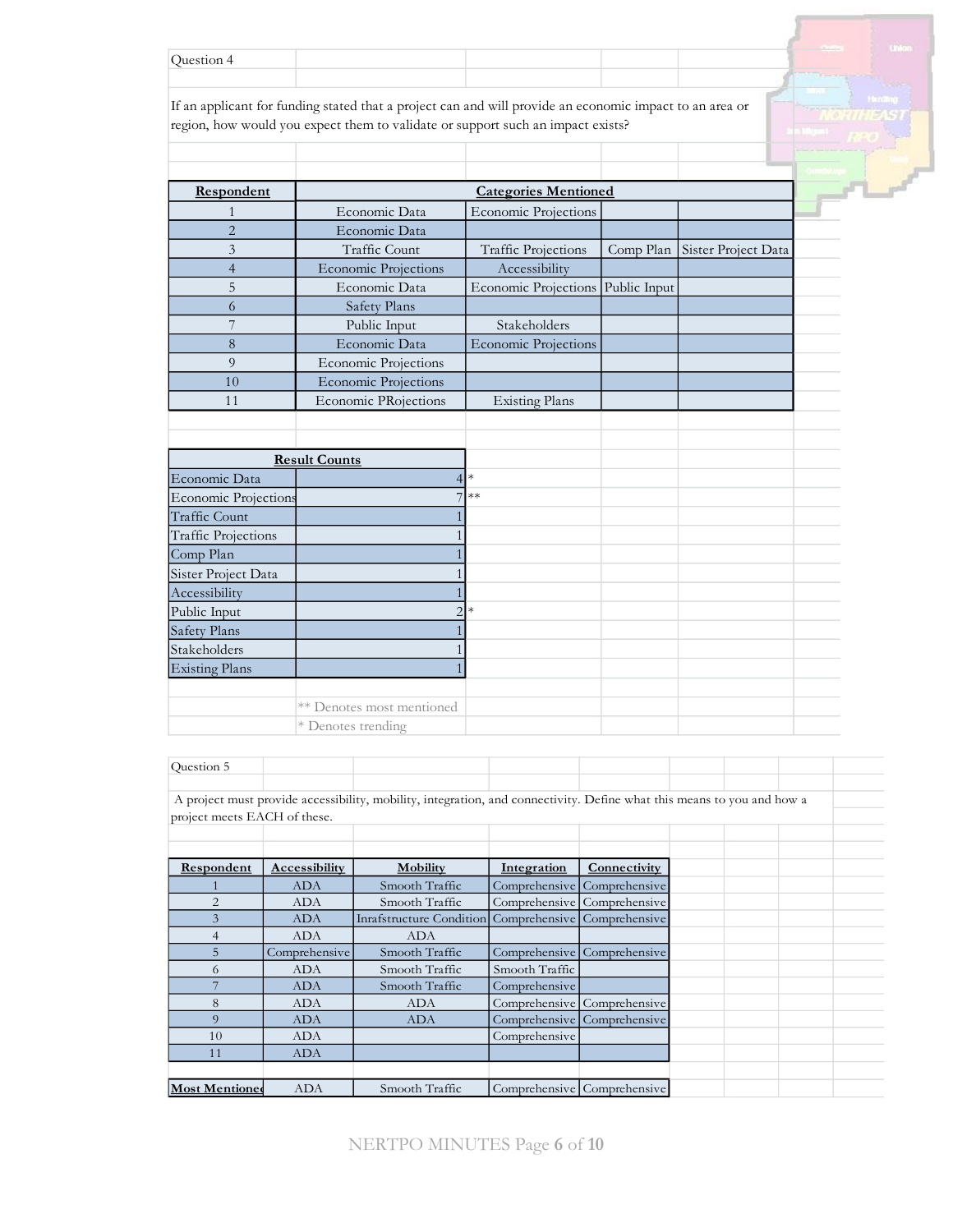|                        |                                                                                                     |                             |                                               |  | <b>United</b> |
|------------------------|-----------------------------------------------------------------------------------------------------|-----------------------------|-----------------------------------------------|--|---------------|
| Question 6             |                                                                                                     |                             |                                               |  |               |
|                        | If a project has great system resiliency, what documents would you expect to prove such resiliency? |                             |                                               |  | <b>Hanno</b>  |
|                        |                                                                                                     |                             |                                               |  |               |
| Respondent             |                                                                                                     | <b>Categories Mentioned</b> |                                               |  |               |
| 1                      | Sister Project Data                                                                                 |                             |                                               |  |               |
| $\overline{2}$         |                                                                                                     |                             |                                               |  | $\mathbf{r}$  |
| $\overline{3}$         | Long-Term Plan                                                                                      |                             |                                               |  |               |
| $\overline{4}$         | Hardship Recovery Data                                                                              |                             |                                               |  |               |
| 5                      | Maintenance Plan                                                                                    |                             | Long-Term Plan Partnerships Construction Type |  |               |
| 6                      | <b>Traffic Count</b>                                                                                |                             |                                               |  |               |
| $\overline{7}$         | Maintenance Plan                                                                                    |                             |                                               |  |               |
| $\,8\,$                | Maintenance Plan                                                                                    | Long-Term Plan              |                                               |  |               |
| $\overline{9}$         |                                                                                                     |                             |                                               |  |               |
| 10                     | Long-Term Plan                                                                                      |                             |                                               |  |               |
| 11                     |                                                                                                     |                             |                                               |  |               |
|                        |                                                                                                     |                             |                                               |  |               |
|                        |                                                                                                     |                             | NOTE: Mutiple requests for definition.        |  |               |
|                        | <b>Result Counts</b>                                                                                |                             |                                               |  |               |
| Sister Project Data    |                                                                                                     |                             |                                               |  |               |
| Long-Term Plan         |                                                                                                     | $**$                        |                                               |  |               |
| Hardship Recovery Data |                                                                                                     |                             |                                               |  |               |
| Maintenance Plan       | $\mathcal{L}$                                                                                       | $\ast$                      |                                               |  |               |
| Partnerships           |                                                                                                     |                             |                                               |  |               |
| Construction Type      |                                                                                                     |                             |                                               |  |               |
| <b>Traffic Count</b>   |                                                                                                     |                             |                                               |  |               |
|                        | ** Denotes most mentioned                                                                           |                             |                                               |  |               |
|                        | * Denotes trending                                                                                  |                             |                                               |  |               |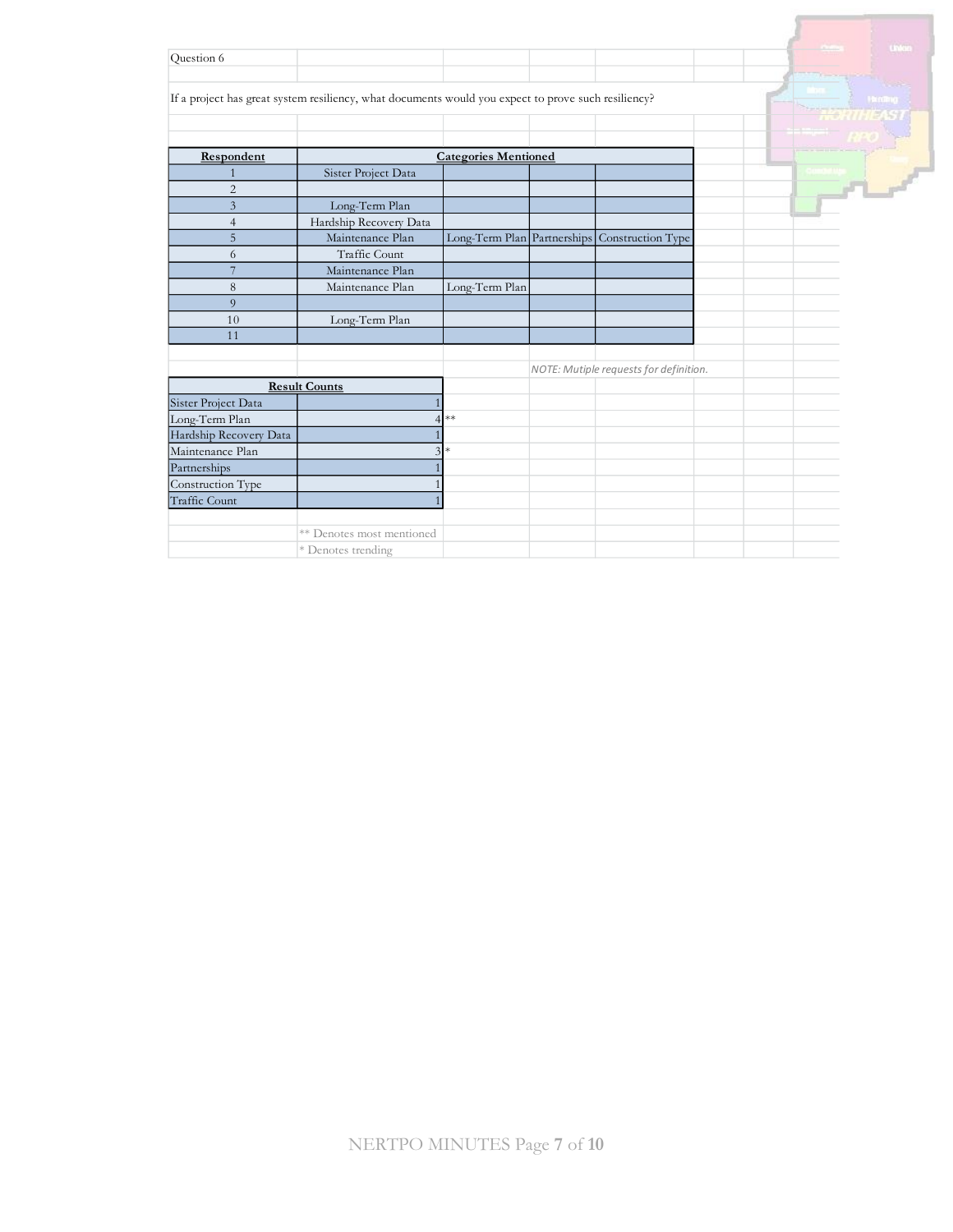| Question 7                |                                                                                                                                    |                             |              |                           |  |                |
|---------------------------|------------------------------------------------------------------------------------------------------------------------------------|-----------------------------|--------------|---------------------------|--|----------------|
| increase?                 | If a project is to "increase" the quality of life for an area, how would you objectively (quantitatively) measure such a potential |                             |              |                           |  | <b>Hanithg</b> |
|                           |                                                                                                                                    |                             |              |                           |  |                |
| Respondent                |                                                                                                                                    | <b>Categories Mentioned</b> |              |                           |  |                |
|                           | <b>Economic Projection</b>                                                                                                         | Connectivity                |              |                           |  |                |
| $\overline{2}$            | Traffic Projection                                                                                                                 | Mobility                    |              |                           |  |                |
| $\overline{3}$            | Sister Project Data                                                                                                                | Visual Aids                 | Public Input |                           |  |                |
| $\overline{4}$            | Traffic Data                                                                                                                       |                             |              |                           |  |                |
| $\overline{5}$            | Traffic Data                                                                                                                       | Stakeholders                |              | Health Data Comprehensive |  |                |
| 6                         | Safety                                                                                                                             |                             |              |                           |  |                |
| $\overline{7}$            | Stakeholders                                                                                                                       | <b>ADA</b>                  |              |                           |  |                |
| 8                         | Stakeholders                                                                                                                       | Public Input                |              |                           |  |                |
| 9                         | Stakeholders                                                                                                                       | <b>Traffic Projection</b>   |              |                           |  |                |
| 10                        | Health Data                                                                                                                        |                             |              |                           |  |                |
| 11                        | Economic Projection                                                                                                                | <b>Traffic Projection</b>   |              |                           |  |                |
|                           |                                                                                                                                    |                             |              |                           |  |                |
|                           |                                                                                                                                    |                             |              |                           |  |                |
|                           | <b>Result Counts</b>                                                                                                               |                             |              |                           |  |                |
| Economic Projection       | 2                                                                                                                                  |                             |              |                           |  |                |
| Connectivity              |                                                                                                                                    |                             |              |                           |  |                |
| Mobility                  |                                                                                                                                    |                             |              |                           |  |                |
| <b>Traffic Projection</b> | 3                                                                                                                                  | $\ast$                      |              |                           |  |                |
| Sister Project Data       |                                                                                                                                    |                             |              |                           |  |                |
| Visual Aids               |                                                                                                                                    |                             |              |                           |  |                |
| Public Input              | $\overline{c}$                                                                                                                     |                             |              |                           |  |                |
| Traffic Data              | $\overline{c}$                                                                                                                     |                             |              |                           |  |                |
| Stakeholders              | $\overline{4}$                                                                                                                     | $**$                        |              |                           |  |                |
| Health Data               | $\overline{2}$                                                                                                                     |                             |              |                           |  |                |
| Comprehensive             |                                                                                                                                    |                             |              |                           |  |                |
| <b>ADA</b>                |                                                                                                                                    |                             |              |                           |  |                |
|                           |                                                                                                                                    |                             |              |                           |  |                |
|                           | ** Denotes most mentioned                                                                                                          |                             |              |                           |  |                |
|                           | * Denotes trending                                                                                                                 |                             |              |                           |  |                |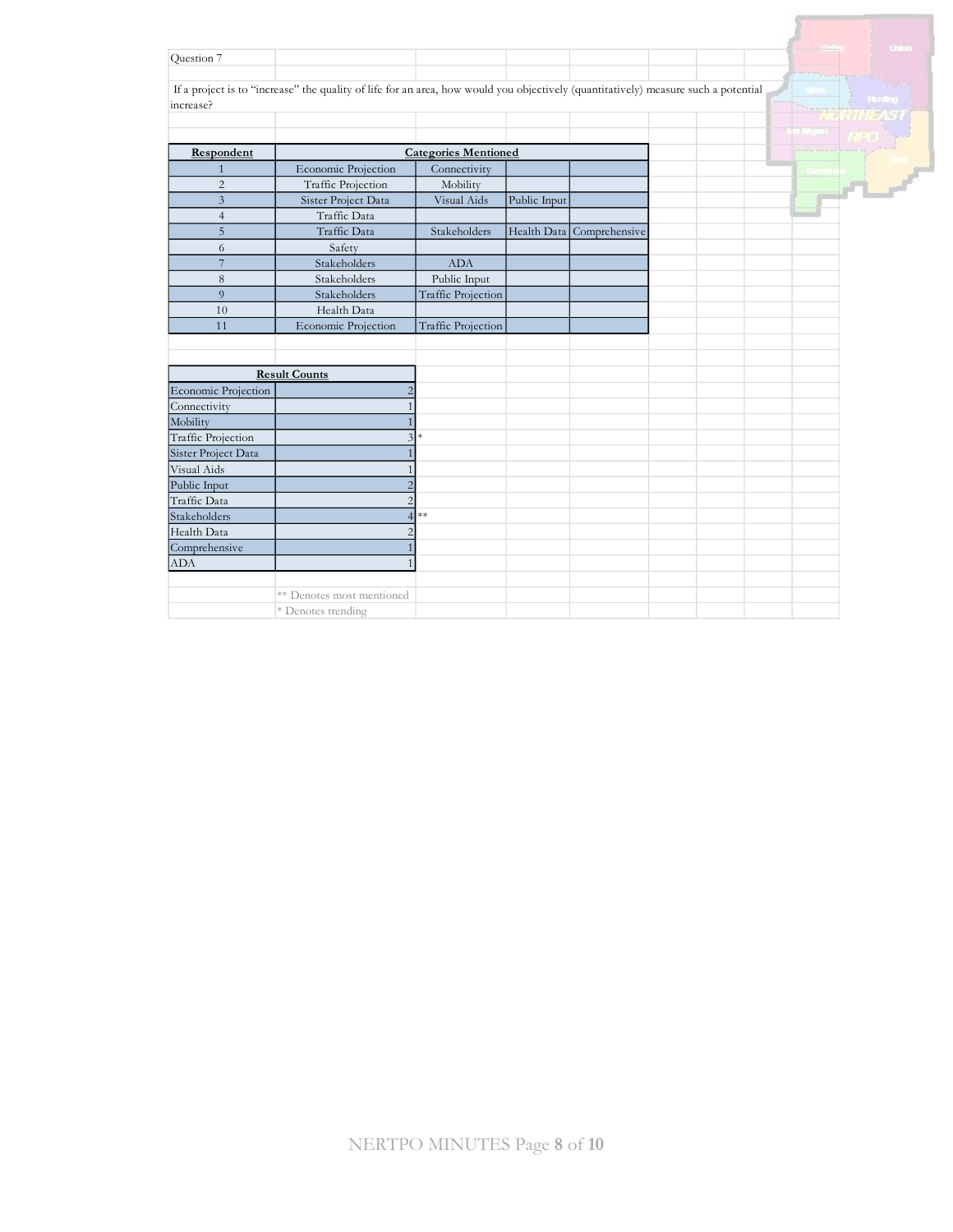|                            |                                                                                                                                     |                         |                            |                            |       | Uniter  |  |  |
|----------------------------|-------------------------------------------------------------------------------------------------------------------------------------|-------------------------|----------------------------|----------------------------|-------|---------|--|--|
| Ouestion 8                 |                                                                                                                                     |                         |                            |                            |       |         |  |  |
|                            |                                                                                                                                     |                         |                            |                            |       |         |  |  |
|                            | In your opinion (professional or otherwise), what are some major shortcomings, limitations, or obstacles faced with current funding |                         |                            |                            |       | Handbug |  |  |
|                            | sources (State, Federal, Etc.)? How would you address these issues?                                                                 |                         |                            |                            | 9 M L |         |  |  |
|                            |                                                                                                                                     |                         |                            |                            |       |         |  |  |
|                            |                                                                                                                                     |                         |                            |                            |       |         |  |  |
| Respondent                 | <b>Categories Mentioned</b>                                                                                                         |                         |                            |                            |       |         |  |  |
| $\mathbf{1}$               | Lack of Funding                                                                                                                     | Rural Setbacks          |                            |                            |       |         |  |  |
| $\overline{2}$             | Tax Reform Needed                                                                                                                   | Political Polarity      |                            |                            |       | $-1$    |  |  |
| $\overline{3}$             | Prioritize All Projects                                                                                                             |                         |                            |                            |       |         |  |  |
| $\overline{4}$             | Phase Projects                                                                                                                      |                         |                            |                            |       |         |  |  |
| 5                          | <b>Time Constraints</b>                                                                                                             | Prioritize All Projects | <b>Regulation Setbacks</b> |                            |       |         |  |  |
| 6                          | Lack of Funding                                                                                                                     |                         |                            |                            |       |         |  |  |
| $\overline{7}$             | Lack of Funding                                                                                                                     |                         |                            |                            |       |         |  |  |
| 8                          | Regulation Setbacks                                                                                                                 | Time Constraints        | Need Training              |                            |       |         |  |  |
| $\overline{9}$             | Rural Setbacks                                                                                                                      | Tax Reform Needed       |                            |                            |       |         |  |  |
| 10                         | Poor State Management                                                                                                               | Tax Reform Needed       | Poor Federal Management    | <b>Regulation Setbacks</b> |       |         |  |  |
| 11                         | Lack of Funding                                                                                                                     | Poor Federal Management |                            |                            |       |         |  |  |
|                            |                                                                                                                                     |                         |                            |                            |       |         |  |  |
|                            |                                                                                                                                     |                         |                            |                            |       |         |  |  |
|                            | <b>Result Counts</b>                                                                                                                |                         |                            |                            |       |         |  |  |
| Lack of Funding            | 4                                                                                                                                   | **                      |                            |                            |       |         |  |  |
| <b>Rural Setbacks</b>      | $\overline{c}$                                                                                                                      |                         |                            |                            |       |         |  |  |
| Tax Reform Needed          | 3                                                                                                                                   |                         |                            |                            |       |         |  |  |
| Political Polarity         |                                                                                                                                     |                         |                            |                            |       |         |  |  |
| Prioritize All Projects    |                                                                                                                                     |                         |                            |                            |       |         |  |  |
| Phase Projects             |                                                                                                                                     |                         |                            |                            |       |         |  |  |
| Time Constraints           | $\overline{2}$                                                                                                                      |                         |                            |                            |       |         |  |  |
| <b>Regulation Setbacks</b> | 3                                                                                                                                   |                         |                            |                            |       |         |  |  |
| Need Training              |                                                                                                                                     |                         |                            |                            |       |         |  |  |
| Poor State Management      |                                                                                                                                     |                         |                            |                            |       |         |  |  |
| Poor Federal Management    |                                                                                                                                     |                         |                            |                            |       |         |  |  |
|                            |                                                                                                                                     |                         |                            |                            |       |         |  |  |
|                            | ** Denotes most mentioned                                                                                                           |                         |                            |                            |       |         |  |  |
|                            | * Denotes trending                                                                                                                  |                         |                            |                            |       |         |  |  |

## **X. Update from the NERTPO Planners/Program Managers**

Eric Ghahate from NCNMEDD commented on the correction action plan given to NCNMEDD by NMDOT. NCMEDD submitted FFY 17 Quarterly report with two conditions of the action plan. One is a check list for the submission of the report. Title 23 of the USC has been reviewed in the process. Daily log has been kept. A monthly check for total budget usage is being used. There is a grant offered by NM Main Street available for local entities to utilize. RTIPR was stressed in regards to ranking that the RTIPR is a list of local needs on a regional scale. The scores should not deter but encourage the development of projects. Corrective action will be put into writing. Vincent M. Soule stated that when the letters for designation for NERTPO are released, the USC section that refers to RTPOs and MPOs will now be included to better show the purpose of the RTPOs. Mr. Soule shared information in regards to UNM Data User's Conference that will be held in Albuquerque.

## **XI. New Business**

- A. **General Comments and Announcements from NERTPO Members and Public**
- B. **Suggested agenda Items for upcoming meetings**